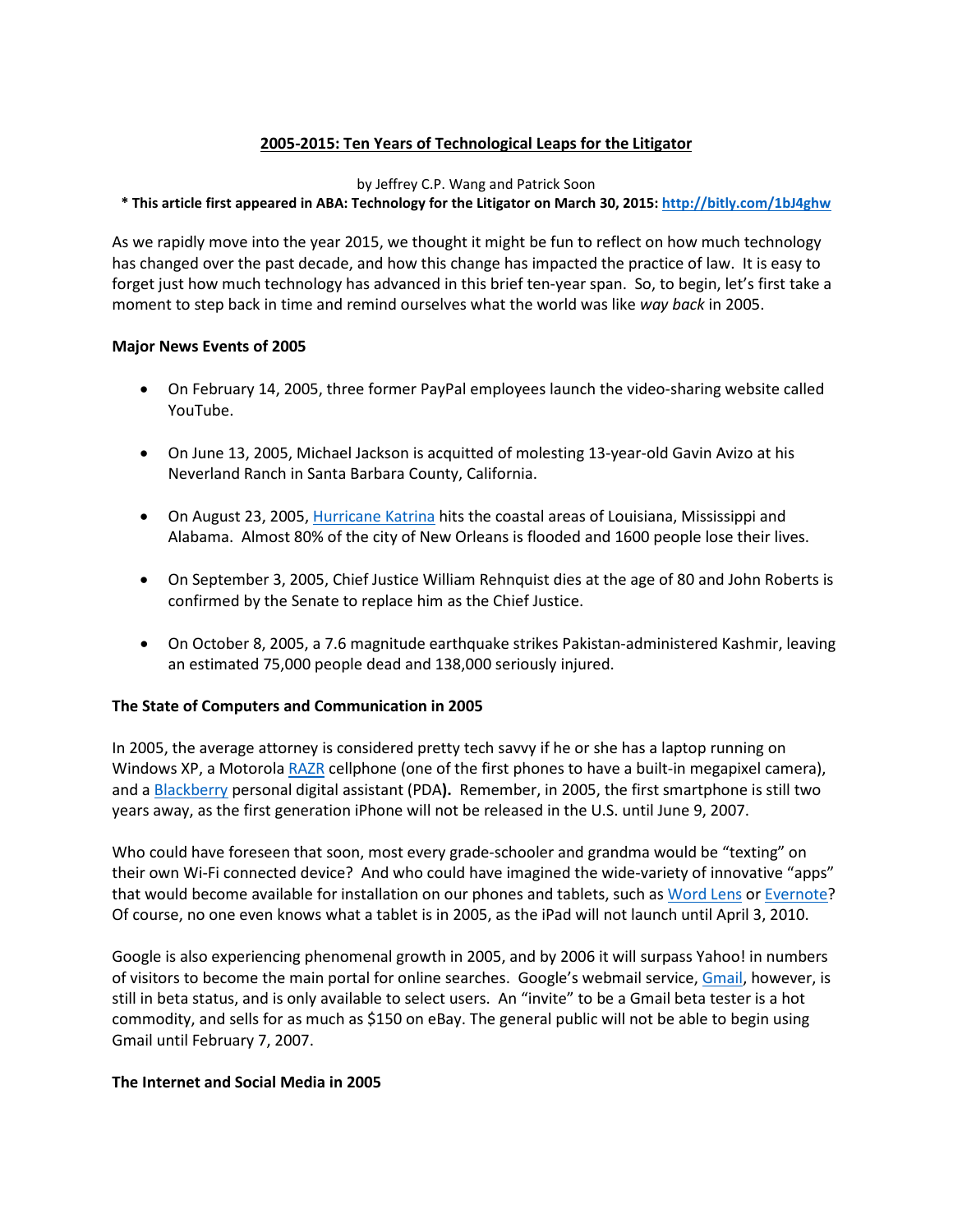Ten years ago, it was difficult to even find a place to connect to the Internet. If a lawyer just needed to check her email or look up a statute, she generally had to find someplace with free internet service and a jack in which to plug an Ethernet cable. And even when such connections could be found – which was rare – the speed was often so slow it was useless.

From 2005 to the beginning of 2008, [Myspace](http://www.huffingtonpost.com/2011/06/29/myspace-history-timeline_n_887059.html) (launched 2003) is the most visited social networking site in the world. At its peak, Myspace will generate \$800 million in revenue. But by April 2008, [Facebook](http://en.wikipedia.org/wiki/Facebook) (launched 2004) will surpass Myspace as the king of social media. Over the years, more and more such social sites will become popular, including [Twitter,](http://en.wikipedia.org/wiki/Twitter) which will launch in 2006.

And as social media expands, the courts will be confronted with novel legal issues pertaining to privacy and intellectual property rights. It will also become increasingly common to see "posts" from social sites being used as exhibits in court and researchers will say that Facebook plays at least some role in one third of all divorce cases.

#### **Fast forward to today**

In 2015, a cheap home pc may boast 6GB of RAM and a Terabyte of storage, an average smartphone is essentially a portable computer, and hi-speed Internet connection is virtually ubiquitous. Further, attorneys can now carry around their own fourth generation (4G) mobile telecommunications technology that allows them to go online virtually anywhere and at very high speeds.

Our smartphones can also be used to control connected appliances that are part of the growing "Internet of Things," as many ordinary objects are now embedded with computer chips that allow for complete automation, communication with other intelligent objects, or remote control with one's smart phone.

Hardware and software has also improved tremendously these past ten years, allowing legal counsel to complete tasks on a mobile device that, in 2005, would have required a powerful desktop computer. This means that attorneys can now leave their offices and take their work with them wherever they go (of course, it is debatable whether this is a good thing or a bad thing).

The availability of legal tools on websites and mobile apps like FindLaw, LexisNexis and [Fastcase](http://www.fastcase.com/whatisfastcase/) also means that it is usually unnecessary to drive to a law library to conduct research. And thanks to the availability of document creation and file sharing programs – like Google Docs – associates can collaborate on projects even if they are hundreds of miles apart and unable to meet face-to-face.

Even the courts are increasingly relying on the Internet, commonly requiring that documents be submitted electronically. One of the benefits of digitally processing paperwork in this way is that attorneys can now access most documents on a court's website instead of having to wait in line in order to request them from the court's archives department.

With the advent of the cloud, there is no longer any limit to the amount of data that can be uploaded and stored online. This has made carrying files in boxes, and even transporting data on disks or drives, largely unnecessary. With the cloud and a connected device, one can access one's files anywhere, any time. However, this increased interconnectivity and accessibility brings with it new security threats.